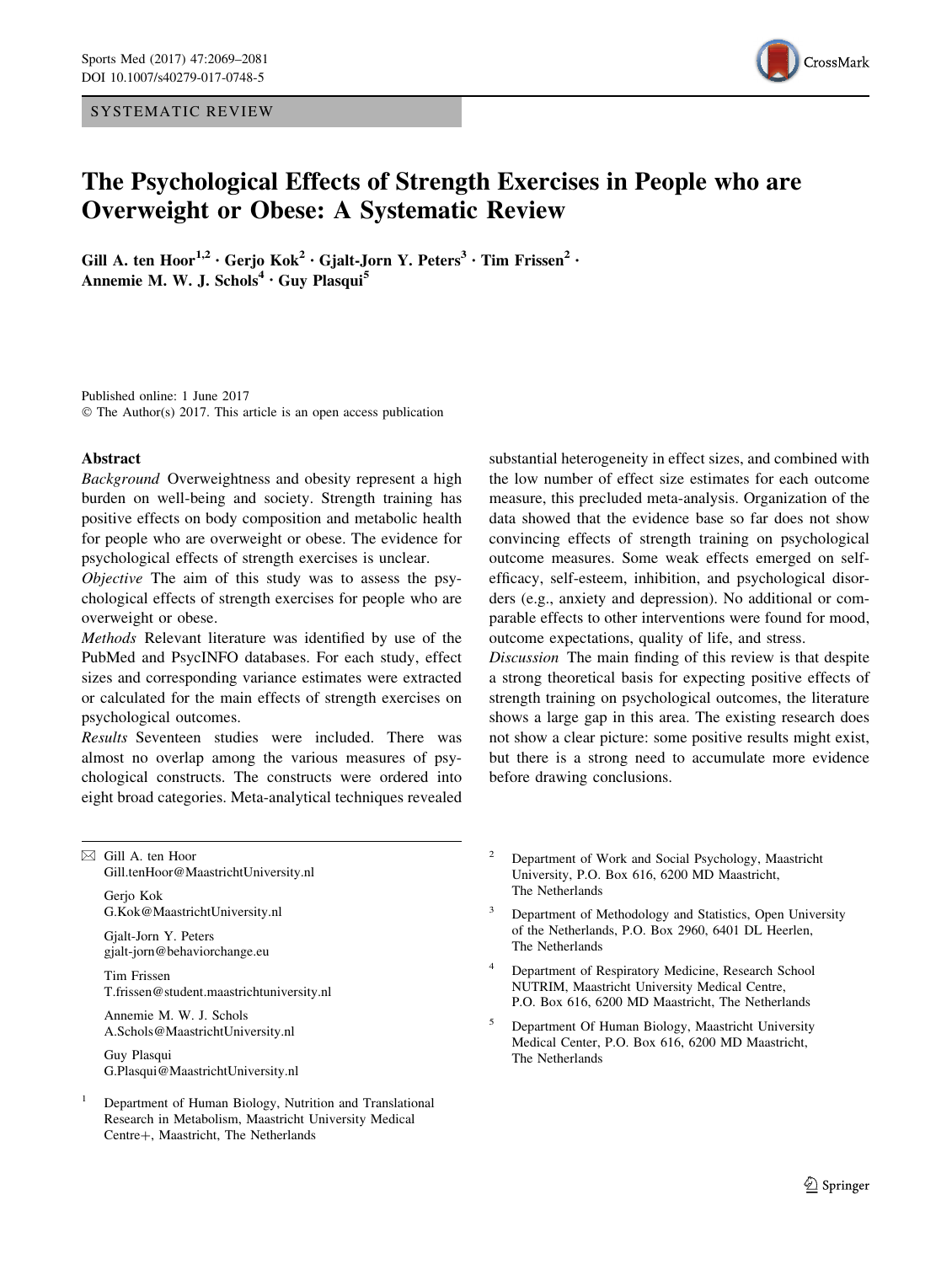# <span id="page-1-0"></span>Key Points

The literature on the effects of strength exercises on psychological outcomes is fragmented in terms of outcome measures and shows considerable heterogeneity.

Synthesis of the outcomes shows weak effects of strength exercises on psychological outcomes.

This incompleteness of the evidence base, in combination with the strong theoretical basis for assuming positive effects of strength exercises on psychological outcomes, implies an urgent need for more research.

# 1 Introduction

Overweightness and obesity are worldwide problems with high costs to society and personal well-being [[1,](#page-11-0) [2](#page-11-0)]. Being physically active can both prevent and decrease overweightness and obesity [\[3](#page-11-0)]. The substantial public health benefits of successfully promoting exercise in these populations has resulted in a multitude of behavior change interventions targeting exercise. However, meta-analyses showed that few such attempts yielded the desired results [\[4–7](#page-11-0)]. It was recently argued that these failures may be partly explained by the wrong choice of behavioral change [\[8](#page-11-0), [9](#page-11-0)], i.e. many exercise interventions often promote aerobic exercises (see next paragraph). People who are overweight or obese differ from non-overweight people in that they have more weight to carry during exercises. In an absolute sense, this means that, in addition to a higher fat mass, they have higher muscle mass compared to the nonoverweight people [[10\]](#page-11-0).

These biological differences have not yet been translated to the health psychology field. They could be of substantial benefit to intervention development efforts as health psychology theories make interesting predictions about these dynamics. For example, whereas people who are overweight or obese are unlikely to have mastery experiences when engaging in aerobic exercise, this is much more likely when they engage in strength exercise. Therefore, strength exercise will likely result in increased self-efficacy (e.g., Bandura [[11\]](#page-11-0) and Kelder et al. [[12\]](#page-11-0)). Self-efficacy is an important determinant of health behavior [\[13](#page-11-0)], including exercise behavior [\[14](#page-11-0)]. Similarly, when exercising together with non-overweight peers, the superior performance of people who are overweight on strength exercises can foster positive outcome expectations [[9\]](#page-11-0).

We previously proposed to combine these biological and psychological insights to argue in favor of exercises for people who are overweight or obese focusing on strength, suggesting that: (1) people who are overweight or obese are stronger (in the absolute sense) and better at (absolute) strength exercises compared with normal weight people; (2) strength exercises are easier for people who are overweight compared with aerobic exercises, and therefore compliance is greater; (3) people who are overweight may enjoy strength exercises, by being better at strength exercises than aerobic exercises than normal-weight people, facilitating long-term behavior change; (4) strength exercises have beneficial effects on the body composition of people who are overweight or obese and thus on metabolic and cardiovascular health [[8,](#page-11-0) [9\]](#page-11-0).

As a first step towards considering strength exercises in health behavior change interventions targeting overweightness and obesity, it is necessary to systematically map what is known about the differential psychological consequences of strength versus aerobic exercise. Indeed, strength training does have positive effects on body composition and health for people who are overweight or obese [\[15](#page-11-0)], but the evidence for positive psychological effects is limited (e.g., Lubans et al. [[16\]](#page-11-0)) and still unclear at present (for an extensive overview, see Lloyd et al. [\[17](#page-11-0)]) [[18\]](#page-11-0). In an earlier review by Schranz and colleagues [[19](#page-11-0)], the effects of strength training on strength, body composition, and psychosocial status were examined in adolescents who are overweight or obese. In their review, four papers that focused on psychological outcomes were included, but in none of these four studies was the independent effect of strength training on psychological outcomes reported (i.e., two studies compared a resistance  $+$  aerobic  $+$  diet intervention with a diet intervention; one study examined the effects of a combined resistance  $+$  aerobic  $+$  diet  $+$  behavioral therapy intervention vs. a no-intervention control group, and one study examined the time effects of a combined resistance  $+$  aerobic  $+$  behavioral therapy intervention). Additionally, the limited number of studies and conflicting findings prevented a definitive conclusion. The aim of the current systematic review was to assess the independent psychological effects of strength training or strength exercises for people who are overweight or obese.

# 2 Methods

# 2.1 Data Sources and Search Strategy, Study Selection, and Data Extraction

For the literature review, no restrictions were made regarding year of publication, language of the manuscript (although all manuscripts found were in English), or design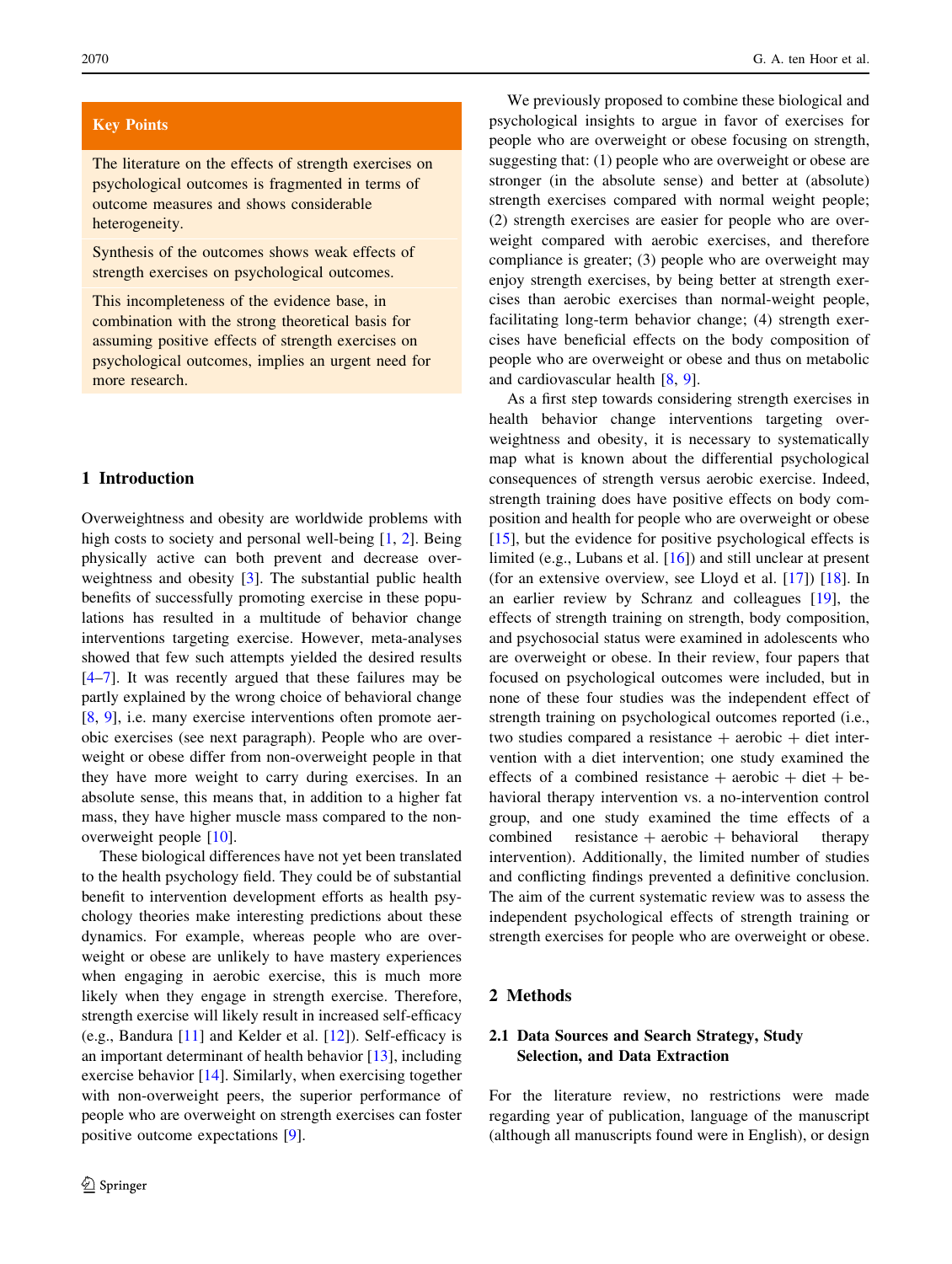of the study. Because of the expected limited number of studies in this specific area, three criteria were originally used for inclusion. Initially, we aimed to develop a search strategy to locate all studies in (1) people (all ages and both sexes) who are overweight or obese that reported the effect of (2) strength exercises on (3) at least one psychological construct. However, for the literature search, this last criterion turned out to be not feasible, because the psychological outcomes were too varied depending on the underlying theoretical concept. Given our aim of identifying any effects that strength exercises may have on psychological outcomes, it proved impossible to capture this last criterion in query terms without running a considerable risk of excluding potentially relevant literature. Therefore, we used the first two criteria and then selected papers that mentioned any psychological concepts, first based on title and abstract and later on full text (see Table 1). Only studies that reported the independent effect of strength training on psychological outcomes in overweight or obese people were included. No other restrictions were applied.

Relevant literature was identified using the PubMed and PsycINFO databases (first data search on 19 May 2014). In the first screening round ( $N = 7860$ ) two screeners (GH and GK) identified 14 papers that met the eligibility criteria (see Fig. [1](#page-3-0) for a flowchart showing the literature search progress). In a second and third screening round a total of three additional studies were found. The final number of included studies was 17. In the Supplementary Material at <https://osf.io/8jbaz/> (Open Science Framework), a detailed list of all initial paper titles and abstracts can be found, including why papers were systematically excluded, together with the PRISMA checklist [\[20](#page-11-0)].

## 2.2 Study Quality and Categories

To acknowledge study quality and simultaneously take into account the intervention administered in the control group [\[21](#page-11-0)], we divided studies into five categories (see also Table [2](#page-3-0)). Studies in category I (a no-intervention control group compared to strength training) can answer the question of whether strength training has an effect on

Table 1 Search terms used in the systematic review and metaanalysis

AND

psychological outcomes. Studies in category II (an active control group vs. the same active control group plus strength training) can answer the question of whether strength training has added value over and above the active control group intervention. Studies in category III (an active control group vs. strength training) can answer the question of how strength training performs compared to the active control group intervention (e.g., diet or aerobic training). Category IV (an active control group (e.g., aerobic plus diet) versus strength training plus another active component (e.g., diet) can answer the question of how strength training performs compared to a given active component, when both are combined with another active component. Category V (studies lacking a control group, i.e., pretest–post-test designs) can provide very weak evidence for an effect of strength training over time, and was mainly included for the sake of completeness. To assess study quality, an additional risk of bias assessment was performed using the Effective Public Health Practice Project Quality Assessment Tool [[22\]](#page-11-0); see also the Supplementary Material).

# 2.3 Measures of Psychological Outcomes

There was great variation in the psychological terminology used in the included studies. To establish which constructs could be aggregated, GtH extracted the variables and their operationalization from the included papers.

To determine which psychological outcome measures could be aggregated, two authors (GK and GJP) indicated which construct they thought was being measured. To establish this, they consulted the papers' methodology sections where necessary. After this coding phase, two discussion rounds were conducted. In the first, both coders, facilitated by a third (GtH), discussed the terminology used where there were minor deviations [e.g., one author used "mood (inverted)" and the other "negative mood," but the same variables were coded (90% consensus)]. In the second discussion round, more fundamental differences were discussed and resolved. After consensus was achieved, the psychological outcomes were ordered into eight broad categories: disorders (e.g., anxiety and depression), inhibition, mood, outcome expectations, quality of life, selfefficacy, self-esteem, and stress (see the Supplementary Material for the coding sheets). The resulting spreadsheet was then imported into R  $[23]$  $[23]$  $[23]$  for further analysis using metafor [[24\]](#page-11-0).

#### 2.4 Analyses

For each study, effect sizes as well as corresponding variance estimates were extracted or calculated for the main effects of strength exercises on strength (as strength interventions are

<sup>((</sup>overweig\*) OR (obese) OR (obes\*) OR (obesity) OR (overweight) OR (weight status) OR (adipos\*))

<sup>((</sup>strength\*) OR (Strength) OR (resistance) OR (resist\*) OR (weight-lifting) OR (weight lifting) OR (weight bearing) OR (weight-bearing)) AND ((program\*) OR (intervention) OR (train\*) OR (exercis\*))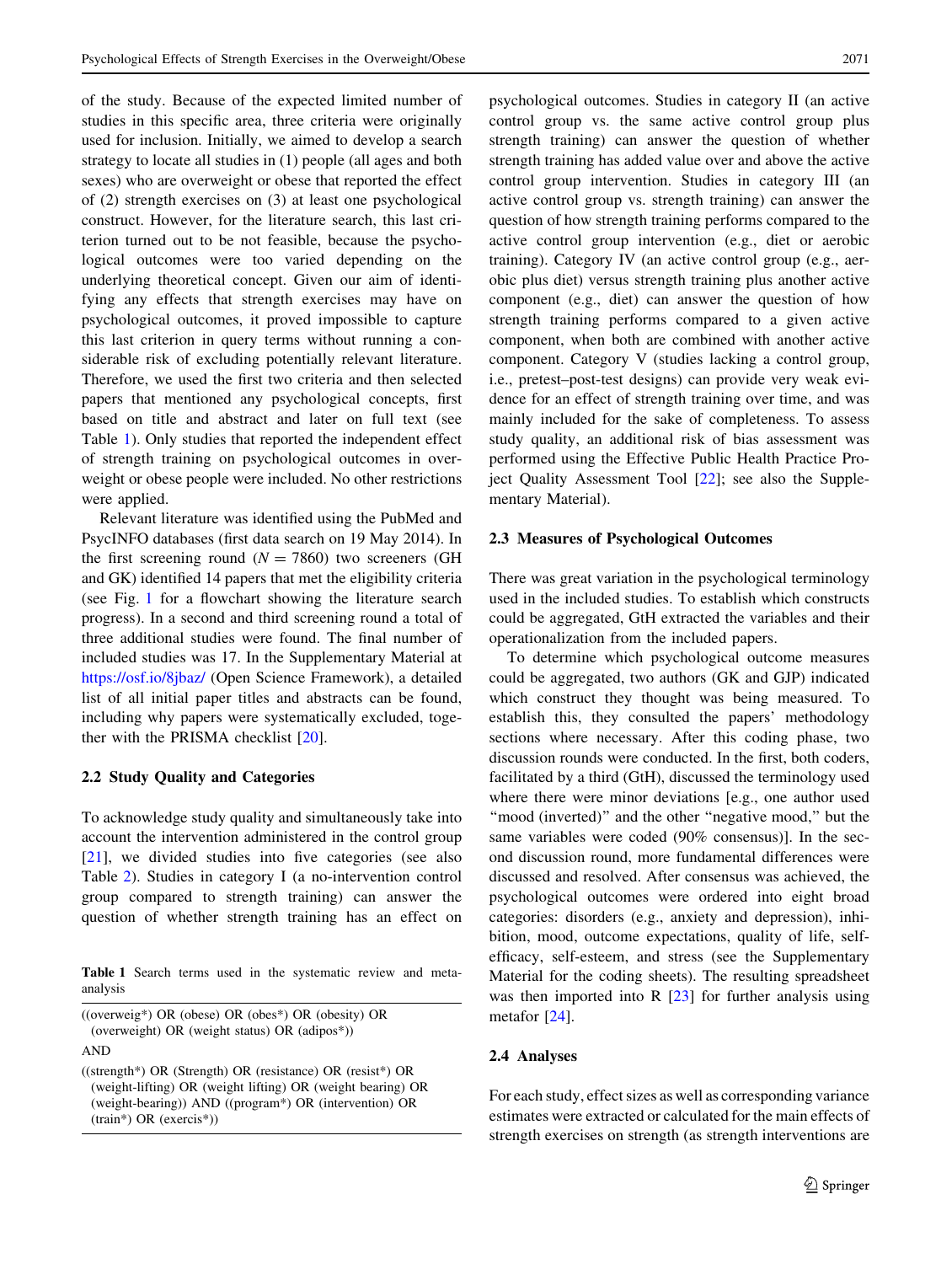<span id="page-3-0"></span>

Fig. 1 Flowchart of the literature search progress

|  |  |  | Table 2 Study type categorization |
|--|--|--|-----------------------------------|
|--|--|--|-----------------------------------|

| Category | Strength training group     |     | Comparison group                                                     | Example                    |         |                           |
|----------|-----------------------------|-----|----------------------------------------------------------------------|----------------------------|---------|---------------------------|
|          | Strength                    | VS. | Passive control                                                      | Strength training          | VS.     | No-intervention control   |
| П        | $Strength + active control$ | VS. | Active control                                                       | Strength training $+$ diet | VS.     | Diet                      |
| Ш        | Strength                    | VS. | Active control                                                       | Strength training          | VS.     | Diet                      |
| IV       |                             |     | Strength + active control I vs. Active control I + active control II | Strength training $+$ diet | VS.     | Diet $+$ aerobic training |
| V        | Strength                    | VS. | No control                                                           | Strength training          | $VS. -$ |                           |

often focused on improvements in strength) and on psychological outcomes. Most studies used split-plot designs where within-subjects pre- and post-tests were combined with a between-subjects manipulation (see also Table [3\)](#page-5-0). In such cases, computation of the effect sizes' variance estimates requires the correlation between pre- and post-test measures [[25\]](#page-11-0), which was not reported by any of the papers. We therefore computed three types of variance estimates, assuming correlations of 0.3, 0.5, and 0.7 (corresponding to the qualitative labels for effect size as tentatively suggested by Cohen [\[26](#page-11-0)]). All analyses were therefore conducted three times. The results for the correlation estimate of 0.3 are

reported, supplementing these reports with discussion of diverging outcomes where these occur.

Where studies reported multiple effect size estimates for variables that were coded as the same variable [e.g., "disinhibition" and "hunger" in Messier et al. [[27\]](#page-11-0) were both coded as ''inhibition (inverted)''], these were first aggregated to obtain one estimate per variable per study. For these intra-study meta-analyses as well as the final between-study meta-analyses, random effects meta-analyses were conducted using the metafor package's restricted maximum-likelihood estimator [[24\]](#page-11-0). Heterogeneity was estimated using  $\tau^2$  (estimated between-study variance),  $I^2$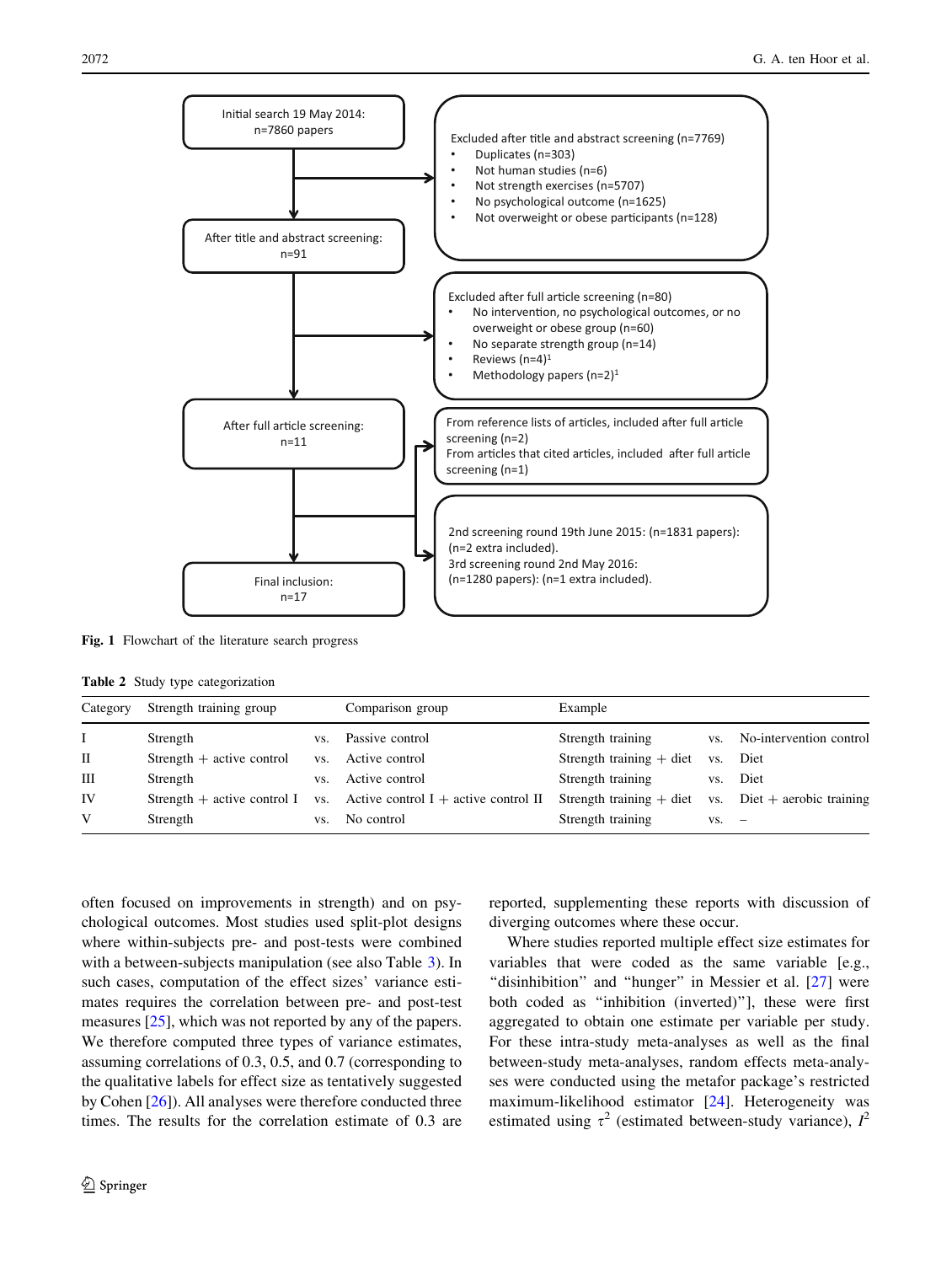(the proportion of variability in effect sizes due to heterogeneity rather than error),  $H^2$  (total variability compared to sampling variability) and Q (the  $\chi^2$  test for heterogeneity), and forest and funnel plots were generated for each metaanalysis and are available in the Supplementary Material.

We identified ''positive effects'' of strength exercises in people who are overweight or obese as occurring when psychological constructs changed in the desired direction (e.g., increase in self-efficacy or decrease in psychological distress).

# 3 Results

#### 3.1 Study Selection and General Characteristics

In total, 17 studies were included in the systematic review (Fig. [1](#page-3-0)). Based on our risk of bias assessment, the study quality of 13 papers was rated as ''moderate'' and four papers were rated as ''weak'' (see the Supplementary Material). Study characteristics are listed in Table [3](#page-5-0). The number of participants in the different comparisons ranged from 32 [[28\]](#page-12-0) to 304 [\[29](#page-12-0)], with one extreme of 10,386 participants [[30\]](#page-12-0). The intervention period ranged from an acute session of strength exercises [[31\]](#page-12-0) to 48 weeks' training [[32\]](#page-12-0). Seven studies included a comparison between strength training and a no-intervention control group (category I; see also Table [2](#page-3-0) for examples). Eight studies included comparisons between an active control group (e.g., diet) and the same control group plus strength training (category II). Three studies compared strength training to aerobic training (i.e., an active control group category III). One study compared strength training plus diet to aerobic training plus diet (category IV). Finally, three studies employed a pretest–post-test design (category V). Thirteen studies were in adults. All studies included a specific group of people who were overweight or obese (see Table [3\)](#page-5-0).

## 3.2 Study Outcomes: Psychological Benefits

The 17 included studies had many different psychological outcomes. These are summarized in Table [4.](#page-8-0)

Based on the available data, for two studies [\[32](#page-12-0), [34\]](#page-12-0) no effect sizes could be calculated, and, therefore, these were not included in the meta-analysis. One additional study [\[36](#page-12-0)] was excluded for meta-analysis, as this study examined the acute effects of one strength exercise session. For all other studies effect sizes were calculated based on preand post-test means, standard deviations (SDs) and  $n$  values in both the strength-exercise group and the comparison group. In one study [[35\]](#page-12-0) effect sizes were available. Study outcomes were divided into the five major study types and eight major outcome categories. All individual effect sizes and forest and funnel plots can be found in the Supplemental Material. Note that although the literature contained reports of the effect of strength training on eight different psychological variables, few studies were available for each variable; and as the various studies provided data to answer different research questions, few studies were available for meta-analysis. This small number of studies for meta-analysis made heterogeneity hard to assess. Effect sizes seemed quite consistently heterogeneous for the exercises' effects on strength (see Supplementary Material). Heterogeneity varied from  $0-100\%$ , with p values from  $\leq 0.001$  to 1 (see also the Supplemental Material).

The current state of the literature means that it is unclear how results from the meta-analyses should be interpreted. Therefore, the outcomes will be discussed qualitatively. We have, however, used the meta-analysis to generate diamond plots to aid interpretation of the current evidence base.

The diamond plots show that all effects are weak, but most of them are in a positive direction (i.e., strength training has a possible positive influence on psychological outcomes). Some weak effects emerged on self-efficacy, self-esteem, and psychological disorders (e.g., anxiety and depression), but only compared to a no-intervention control group [first diamond plot (category I)]. The second diamond plot (category II) shows that strength exercises have possible favourable additional effects on psychological disorders, self-esteem, and inhibition when combined with another active component, but that they are weak and have no additional effects on stress, self-efficacy, quality of life, or outcome expectations. In the third diamond plot, strength exercises were compared with other interventions [e.g., diet or aerobic exercises (category III)], showing that strength has possible positive effects on self-esteem but no stronger effects than diet or aerobic interventions on psychological disorders, quality of life, or mood. For the fourth study type [an active control group (e.g., aerobic plus diet) vs. strength training plus another active component (i.e., diet)], no data were available [\[32](#page-12-0)]. For the fifth study type (pre–post-test design without a control group), positive time-effects for strength training were found for perceived well-being [[31\]](#page-12-0), health and life satisfaction [[30\]](#page-12-0), and behavioral expectation, self-regulation, and perceived satisfaction [[35\]](#page-12-0). The study examining the acute effects of strength exercises showed some positive effects on wellbeing, but the results were inconclusive [\[36](#page-12-0)]. Subclassification by age (i.e., under 18 years and over 18 years) showed no clear differences in results (see the Supplemental Material).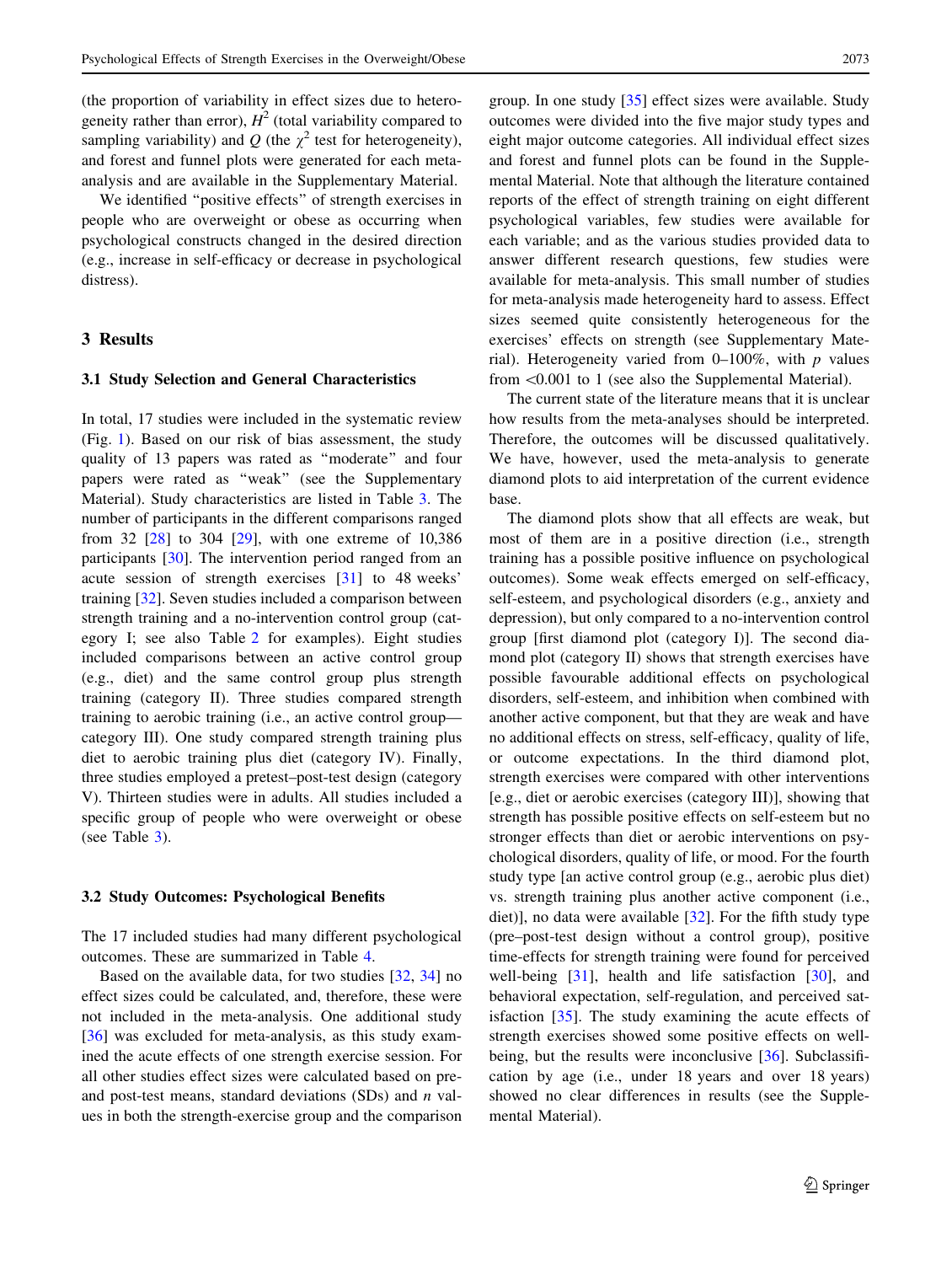<span id="page-5-0"></span>

| Table 3                   | Study characteristics                                                                                                       |                                                                                                                |                                                                                                                   |                                                                                                                                |                                       |                                       |                       |
|---------------------------|-----------------------------------------------------------------------------------------------------------------------------|----------------------------------------------------------------------------------------------------------------|-------------------------------------------------------------------------------------------------------------------|--------------------------------------------------------------------------------------------------------------------------------|---------------------------------------|---------------------------------------|-----------------------|
| Study                     | Study design                                                                                                                |                                                                                                                | BMI, mean                                                                                                         | Outcome                                                                                                                        | n(F)                                  | Study duration                        | Category <sup>a</sup> |
|                           | Strength component                                                                                                          | Comparison                                                                                                     | (3D)                                                                                                              | (questionnaire)                                                                                                                | [mean(SD)]<br>{range or<br>age, years |                                       |                       |
| Davis [28]                | Standard behavioral weight loss<br>program + strength training                                                              | (1) Standard behavioral weight loss<br>(2) Standard behavioral weight loss<br>program + mindfulness<br>program | 32.9 (3.7)<br>All:                                                                                                | loss, exercise beliefs,<br>efficacy for physical<br>activity and weight<br>Eating behavior, self<br>body image,<br>mindfulness | $[25 - 39.9]$<br>71 (63)              | 24 weeks                              | $\blacksquare$        |
| Fonzi [33]                | program + home based strength<br>Standard behavioral weight loss<br>training                                                | Standard behavioral weight loss<br>program                                                                     | 33.3 (3.5)<br>All:                                                                                                | Health related quality of<br>life                                                                                              | $[18 - 55]$<br>48 (42)                | 12 weeks                              | $\equiv$              |
| et al. [34]<br>Ghroubi    | Treadmill training + dietary<br>advice + strength training                                                                  | (2) Treadmill training $+$ dietary<br>(1) No intervention control<br>advice                                    | 37.2(5.2)<br>All:                                                                                                 | Psychological impact of<br>obesity, quality of life                                                                            | $[18 - 60]$<br>83 (70)                | 8 weeks                               | $\blacksquare$        |
| et al. [29]<br>Goldfield  | $(2)$ Strength + aerobic<br>(1) Strength                                                                                    | (2) No intervention control<br>(1) Aerobic training                                                            | 34.6 (4.5)<br>All:                                                                                                | self-perceptions and<br>Body image, physical<br>global self-esteem,<br>$\bmod$                                                 | 304 (213)<br>$[14 - 18]$              | 24 weeks                              | I, II, III            |
| Lau et al.<br>[35]        | modification + strength training<br>Dietary education and                                                                   | Dietary education and modification                                                                             | Intervention:<br>29.0(5.1)<br>30.4 (4.7)<br>Control:                                                              | Depression and anxiety                                                                                                         | $[10 - 17]$<br>37 (25)                | 6 weeks                               | $\blacksquare$        |
| et al. $[31]$<br>Levinger | $(2)$ LoMF + strength training<br>(1) HiMF + strength training                                                              | (2) LoMF no intervention control<br>(1) HiMF no intervention control                                           | $(2)$ 23.8 $(3.1)$<br>$(1)$ 31.6 $(4.4)$<br>$(1)$ 30.0 $(3.7)$<br>$(2)$ 24.3 $(3.4)$<br>Intervention:<br>Control: | Self perceived physical<br>and mental quality of<br>life                                                                       | $[40 - 69]$<br>55 (27)                | 10 weeks                              |                       |
| et al. [36]<br>Levinger   | Acute session of strength training in<br>(3) female non obese<br>(1) male non obese<br>(4) female obese<br>$(2)$ male obese | $\mathsf I$                                                                                                    | $(1)$ 24.2 $(0.9)$<br>$(2)$ 31.0 $(0.9)$<br>$(3)$ 21.6 $(0.8)$<br>$(4)$ 30.6 $(1.2)$<br>Group                     | psychological distress<br>related quality of life<br>and fatigue, health<br>Positive well-being,                               | $[40 - 69]$<br>45 (23)                | strength training<br>Acute session of | >                     |
| et al. $[37]$<br>Levinger | (2) LoMF + strength training<br>(1) HiMF + strength training                                                                | (2) LoMF no intervention control<br>(1) HiMF no intervention control                                           | 27.7 (0.7)<br>All:                                                                                                | physical health,<br>Depressed mood,<br>mental health                                                                           | $[40 - 69]$<br>55 (27)                | 10 weeks                              |                       |

 $\underline{\textcircled{\tiny 2}}$  Springer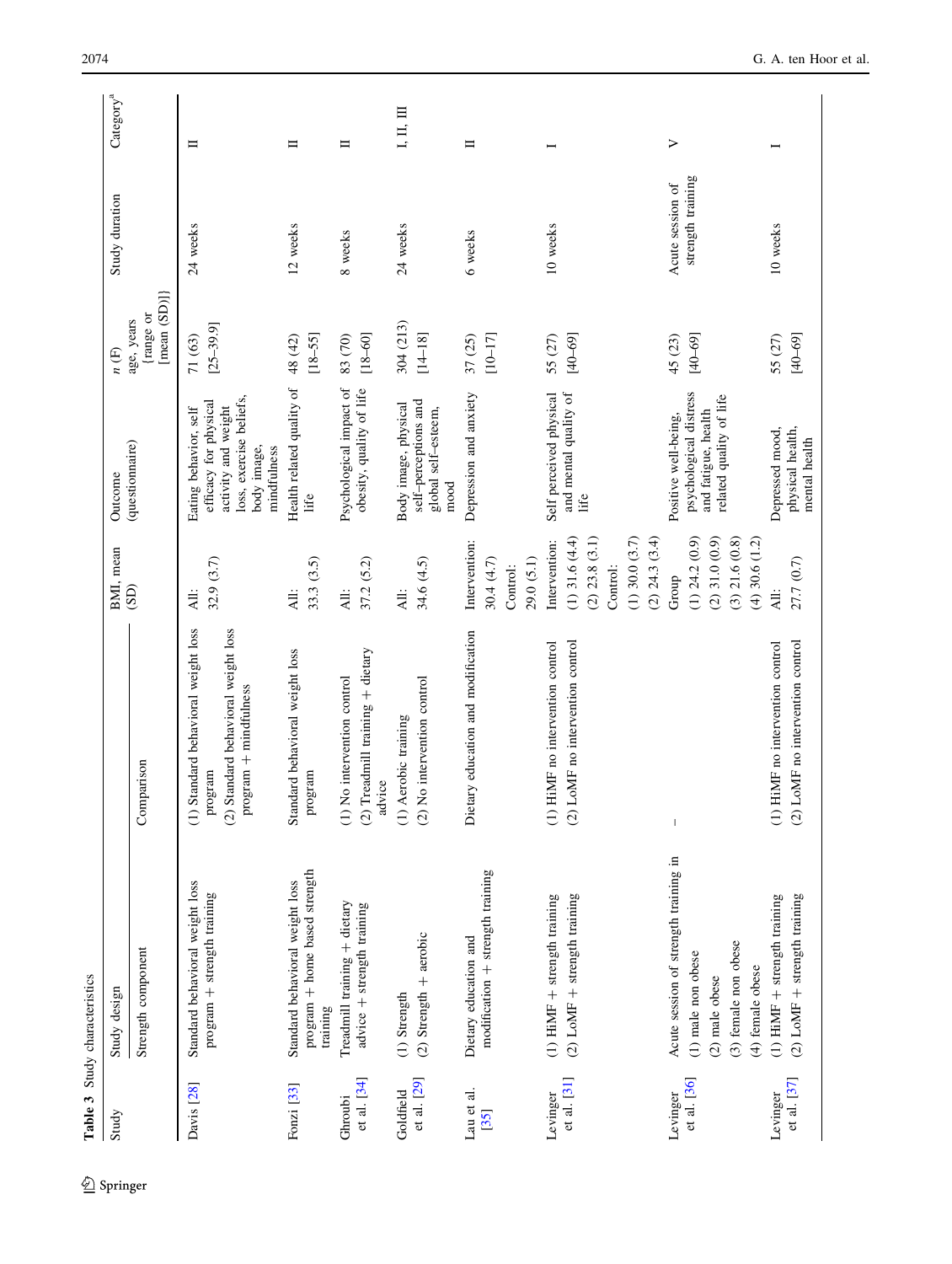| Table 3 continued         |                                                                          |                                                               |                                                                                             |                                                                                                                                                                        |                                 |                |                           |
|---------------------------|--------------------------------------------------------------------------|---------------------------------------------------------------|---------------------------------------------------------------------------------------------|------------------------------------------------------------------------------------------------------------------------------------------------------------------------|---------------------------------|----------------|---------------------------|
| Study                     | Study design                                                             |                                                               | BMI, mean                                                                                   | Outcome                                                                                                                                                                | $n(F)$ age, years               | Study duration | Category <sup>a</sup>     |
|                           | Strength component                                                       | Comparison                                                    | (SD)                                                                                        | (questionnaire)                                                                                                                                                        | [mean(SD)]<br>[range or         |                |                           |
| et al. [38]<br>Martins    | Strength training                                                        | (1) No intervention control<br>(2) Aerobic training           | $(1)$ 29.0 $(4.4)$<br>$(2)$ 29.8 $(4.4)$<br>Intervention:<br>30.1 (4.6)<br>Control          | anxiety, fatigue, vigor-<br>hostility, confusion-<br>depression, tension-<br>activity, anger-<br>bewilderment<br>Mood states-                                          | $[65 - 95]$<br>78 (48)          | 16 weeks       | $\Box$                    |
| et al. [27]<br>Messier    | Caloric restriction group + strength<br>training                         | Caloric restriction group                                     | Intervention:<br>32.6 (4.9)<br>32.2(4.6)<br>Control:                                        | stress, dietary restraint,<br>disinhibition, hunger,<br>quality of life, self-<br>efficacy, perceived<br>benefits, perceived<br>Body esteem, self-<br>esteem,<br>risks | 137 (137)<br>[58(5)]            | 25 weeks       | $\blacksquare$            |
| et al. [39]<br>Plotnikoff | Strength training                                                        | intervention control<br>$\mathsf{S}^{\mathsf{O}}$             | Intervention:<br>38.5 (8.1)<br>25.6 (7.8)<br>Control:                                       | Social cognitions                                                                                                                                                      | [55 (12)]<br>48 (32)            | 16 weeks       |                           |
| Sarsan et al.<br>[40]     | Strength training                                                        | (1) No intervention control<br>(2) Aerobic training           | Intervention:<br>33.73 (2.92)<br>$(1)$ 35.54<br>$(2)$ 35.38<br>Control:<br>(4.98)<br>(4.98) | Ratings of mood                                                                                                                                                        | $[20 - 60]$<br>60 (60)          | 12 weeks       | $\mathbb{I}, \mathbb{II}$ |
| et al. [18]<br>Schranz,   | Strength training                                                        | intervention control<br>$\mathsf{\hat{z}}$                    | Intervention:<br>32.2(4.3)<br>32.6 (5.0)<br>Control:                                        | self-worth, self-esteem<br>Self-efficacy, physical                                                                                                                     | $[13 - 17]$<br>56 (0)           | 24 weeks       |                           |
| et al. [32]<br>Wadden     | (2) Diet + aerobic + strength training<br>$(1)$ Diet + strength training | Diet + aerobic training<br>Diet<br>$\widehat{\Xi}$<br>$\odot$ | 36.5(5.1)<br>All:                                                                           | Appetite, mood                                                                                                                                                         | [41.1 $(8.6)$ ]<br>128 (128)    | 48 weeks       | II, IV                    |
| et al. [30]<br>Wicker     | Strength training                                                        | $\overline{1}$                                                | 25.9 (4.74)                                                                                 | Satisfaction                                                                                                                                                           | 10,386 (7,260)<br>[46.4 (15.4)] | 4 weeks        | >                         |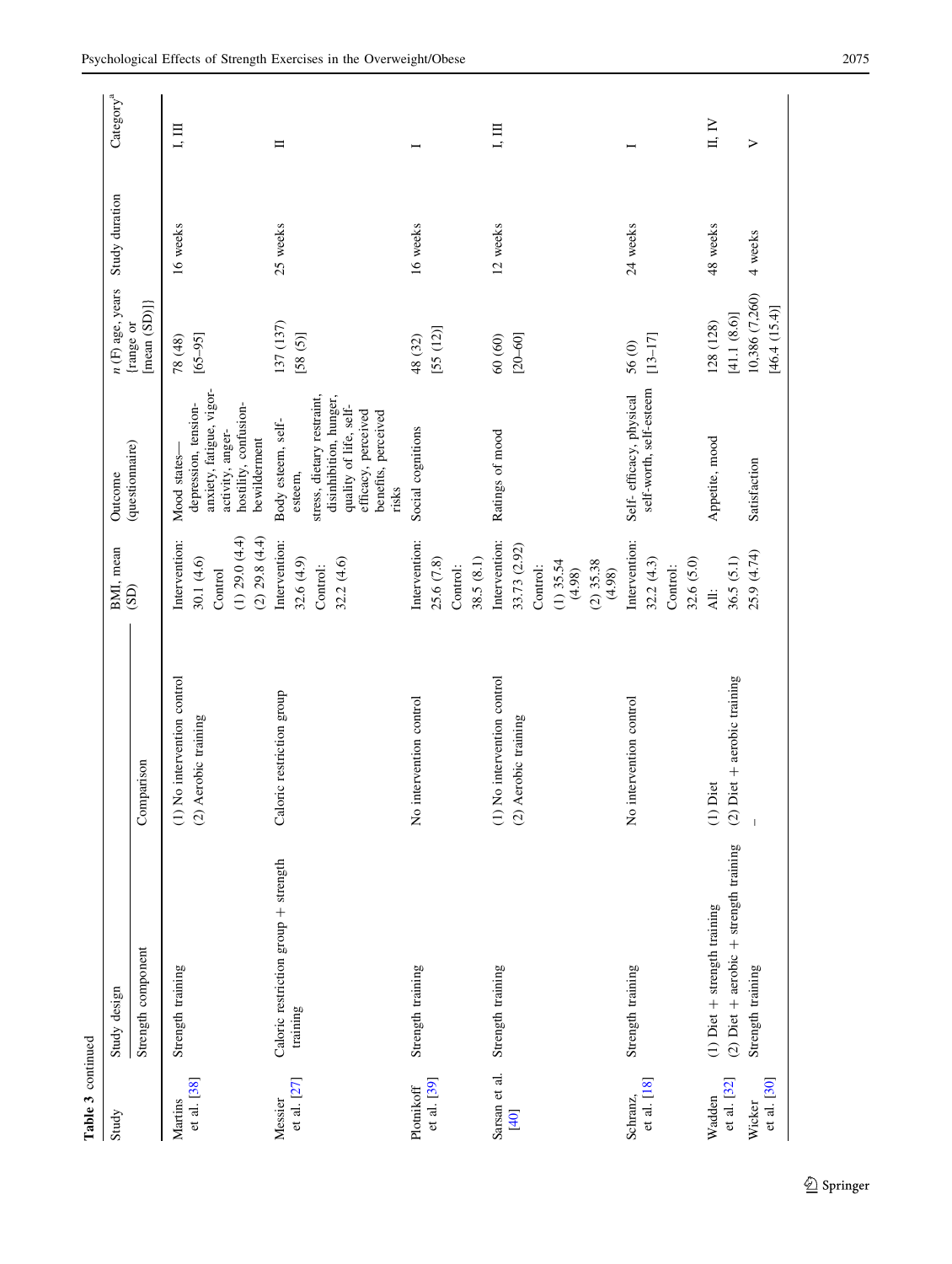| Study                     | Study design                                                                                                          |            | BMI, mean                                 | Outcome                                                                                                                                           | $n(F)$ age, years Study duration |          | Category <sup>ª</sup> |
|---------------------------|-----------------------------------------------------------------------------------------------------------------------|------------|-------------------------------------------|---------------------------------------------------------------------------------------------------------------------------------------------------|----------------------------------|----------|-----------------------|
|                           | Strength component                                                                                                    | Comparison | (SD)                                      | (questionnaire)                                                                                                                                   | [mean(SD)]<br>[range or          |          |                       |
| et al. $[41]$<br>Williams | Strength training                                                                                                     | I          | 33.1 (3.8)                                | perceived satisfaction,<br>regulation, resistance<br>Outcome expectancy,<br>training strategies,<br>expectation, self-<br>behavioral<br>intention | [not stated]<br>123 (91)         | 24 weeks |                       |
| Yu et al.<br>$[42]$       | Diet + strength training                                                                                              | Diet       | Intervention:<br>25.6 (3.2)<br>24.7 (3.0) | Physical self-concept                                                                                                                             | 82 (28)<br>$[8-11]$              | 6 weeks  |                       |
|                           | BMI body mass index, SD standard deviation, F female, HiMF high metabolic risk factor, LoMF low metabolic risk factor |            |                                           |                                                                                                                                                   |                                  |          |                       |

a

<sup>a</sup> For category labels, see Table [2](#page-3-0)

For category labels, see Table

Table 3 continued

Table 3 continued

# 4 Discussion

Seventeen studies were included in this systematic review investigating the psychological effects of strength training in people who are overweight or obese. Strength training for people who are overweight or obese had small positive effects on various psychological outcomes when compared to a no-intervention control group, but these effects were often comparable to those of aerobic and diet interventions (Fig. [2\)](#page-10-0).

The various studies included in this review reflect a combination of high heterogeneity and a low number of existing studies. This reflects the unfortunate state of the literature, and is the main reason why our conclusions, despite our use of meta-analysis to aid interpretation, are tentative.

The two common responses to this combination of heterogeneity and low number of studies are (1) to conduct separate analyses to eliminate heterogeneity per analysis and (2) to combine outcome measures or study methodologies to maintain the number of studies in each analysis. It is difficult to conduct these responses at the same time and they are not reconcilable with each other. We therefore decided to report our analyses as they are. There is no evidence or theory to guide us to an ''objectively optimal'' solution, and given the current state of the literature, it will take some time before such guidance becomes available. The other consideration is that conducting multiple analyses sharply increases the probability of encountering statistical artifacts (e.g., making type 1 errors). We used a meta-analysis to generate diamond plots to aid interpretation of the current evidence base. In addition, we have provided the dataset (i.e., the extracted data), analyses, and output. This will enable other researchers to separate/pool analyses as they see fit given their specific research interests.

Possible hypotheses for similar effects of strength exercises compared to other interventions on psychological constructs are (1) that the proportion of female participants in some studies was quite high, which might have impacted the results, (2) that for people who are overweight their main goal of participating in physical activity, dietary, or combined weight-loss interventions is generally to lose weight [\[43](#page-12-0)], and (3) that the strength exercise component in some studies was limited: for example, in the study by Davis et al. [[28\]](#page-12-0), participants were provided with strength exercise equipment and laminated exercise cards with descriptions of the strength training exercise that needed to be executed at home.

In strength-training interventions, it is expected that people gain in muscular mass (lean mass), and therefore may not lose much weight despite a reduction in adipose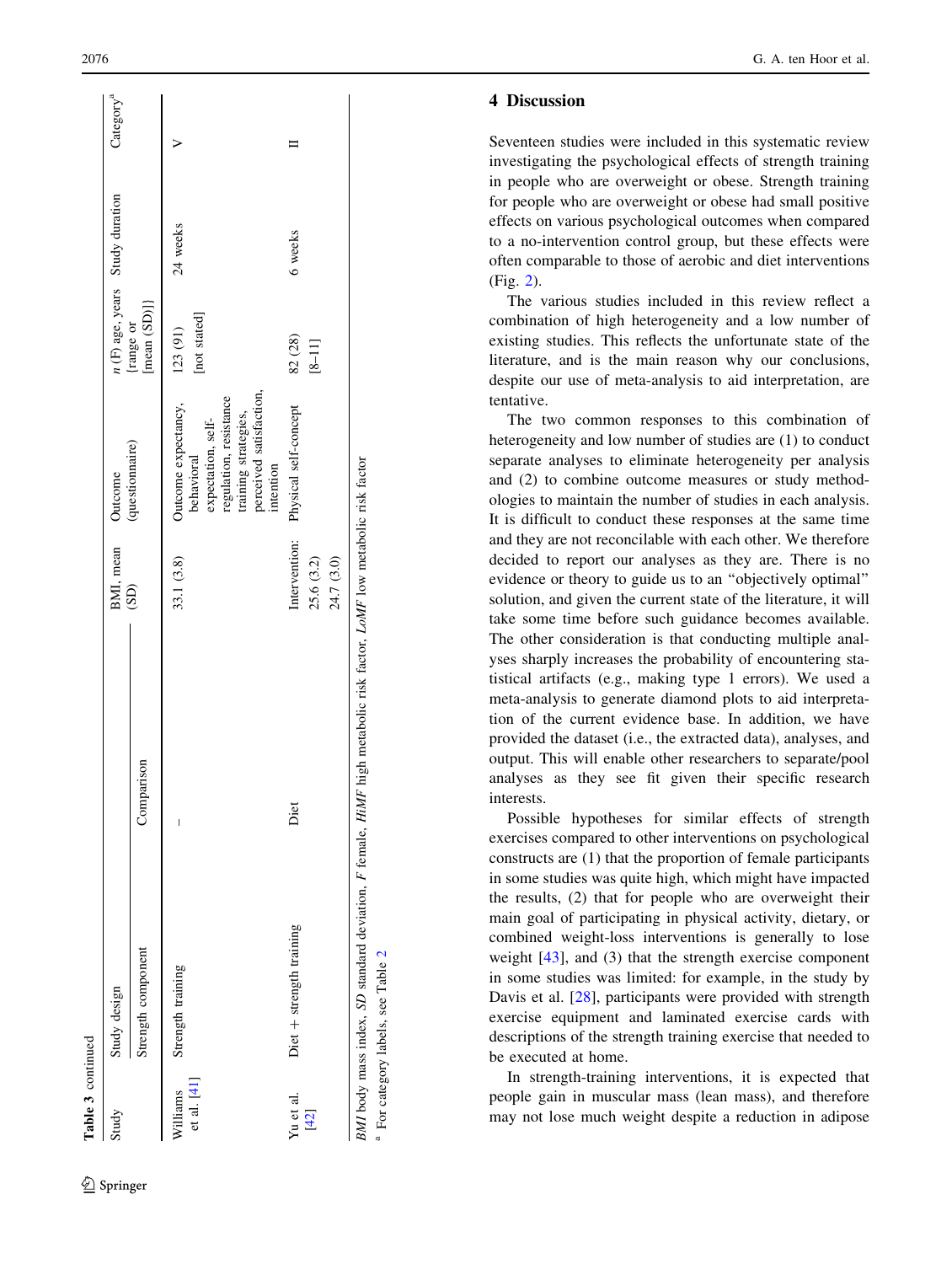# <span id="page-8-0"></span>Table 4 Psychological outcomes per study

| Study              | Intervention<br>(resistance training<br>group) | Comparison<br>group                    | Psychological outcomes                                                                                                                                                                                                                                                                                      |
|--------------------|------------------------------------------------|----------------------------------------|-------------------------------------------------------------------------------------------------------------------------------------------------------------------------------------------------------------------------------------------------------------------------------------------------------------|
| Davis $[28]$       | $R + Ae + D$                                   | $Ae + D$<br>$Ae + D + mind$<br>fulness | Eating behavior scores improved for all groups, without differences in groups.<br>Intention-to-treat analyses show that the mindfulness group had greater scores<br>compared to the standard behavioral weight loss program group                                                                           |
|                    |                                                |                                        | Mindfulness improved over time, but did not significantly differ between groups                                                                                                                                                                                                                             |
|                    |                                                |                                        | Self-efficacy for physical activity when tired, when on vacation, and eating self-<br>efficacy improved for all groups, but did not significantly differ between groups                                                                                                                                     |
|                    |                                                |                                        | Dietary restraint increased for all groups, without significant differences between<br>groups                                                                                                                                                                                                               |
|                    |                                                |                                        | Body image improved over time for appearance evaluation, fitness orientation,<br>health evaluation, health orientation, illness orientation, body-areas satisfaction,<br>self-classified weight over time, and overweight preoccupation Differences<br>between groups were found only for health evaluation |
|                    |                                                |                                        | In all groups a significant decrease in expected barriers for physical activity was<br>found without differences between groups. A significant group $\times$ time interaction<br>was found for the time barrier                                                                                            |
|                    |                                                |                                        | Outcome expectations increased most in mindfulness and resistance training group                                                                                                                                                                                                                            |
|                    |                                                |                                        | The mindfulness group had much higher expectations that body image will improve<br>with exercise compared to the SBWL group                                                                                                                                                                                 |
| Fonzi $[33]$       | $R + Ae + D$                                   | $Ae + D$                               | No significant differences were found over time for social functioning, bodily pain,<br>mental health, "role emotional"                                                                                                                                                                                     |
|                    |                                                |                                        | Significant increases were found for "role physical," vitality, and general health<br>(trend for physical functioning). No differences between groups were found                                                                                                                                            |
| Ghroubi            | $R + Ae + D$                                   | $Ae + D$                               | All stress test parameters improved in intervention groups but not in control group                                                                                                                                                                                                                         |
| et al. $[34]$      |                                                | No intervention                        | Psychological status (anxiety, depression, and quality of life) improved in<br>intervention groups but not in control group                                                                                                                                                                                 |
| Goldfield          | R                                              | No intervention                        | Time, but no group $\times$ time, effects on body image                                                                                                                                                                                                                                                     |
| et al. [29]        | $R + Ae$                                       | Ae                                     | Time, but no group $\times$ time, effects on anger and depression                                                                                                                                                                                                                                           |
|                    |                                                |                                        | Significant effects on vigor (group $\times$ time)                                                                                                                                                                                                                                                          |
|                    |                                                |                                        | No effects on confusion, fatigue or tension                                                                                                                                                                                                                                                                 |
|                    |                                                |                                        | Time, but no group x time, effects on self-perceived skills, and perceptions of<br>physical self-worth                                                                                                                                                                                                      |
|                    |                                                |                                        | Perceived physical condition, global self-esteem and strength were improved for the<br>R&AE group vs. control group                                                                                                                                                                                         |
| Lau et al.         | $R + D$                                        | D                                      | Non-significant improvement was found in anxiety or depression in both groups                                                                                                                                                                                                                               |
| $\lceil 35 \rceil$ |                                                |                                        | No difference was found between the two groups for anxiety or depression                                                                                                                                                                                                                                    |
| Levinger           | R                                              | No intervention                        | Training did not improve psychological outcomes in the LoMF group                                                                                                                                                                                                                                           |
| et al. $[31]$      |                                                |                                        | Training increased perception of both physical and mental health in the HiMF group<br>compared to the control group                                                                                                                                                                                         |
|                    |                                                |                                        | Training improved scores on physical functioning, general health, social functioning<br>in the HiMF training group                                                                                                                                                                                          |
|                    |                                                |                                        | Self perceived bodily pain got worse in the LoMF training group and improved for<br>the HiMF training group                                                                                                                                                                                                 |
|                    |                                                |                                        | Self-perceived physical health improved more in the HiMF training group compared<br>to the LoMF training group                                                                                                                                                                                              |
| Levinger           | R                                              |                                        | In women, exercise increased positive well-being after exercise                                                                                                                                                                                                                                             |
| et al. $[36]$      |                                                |                                        | Positive well-being in obese women tended to improve ( $p = 0.059$ )                                                                                                                                                                                                                                        |
|                    |                                                |                                        | Exercise did not change perception of psychological distress of fatigue in women<br>(within and between)                                                                                                                                                                                                    |
|                    |                                                |                                        | Fatigue increased after exercises more in non-obese men compared to obese men                                                                                                                                                                                                                               |
|                    |                                                |                                        | No changes in positive well-being of psychological distress were found in men                                                                                                                                                                                                                               |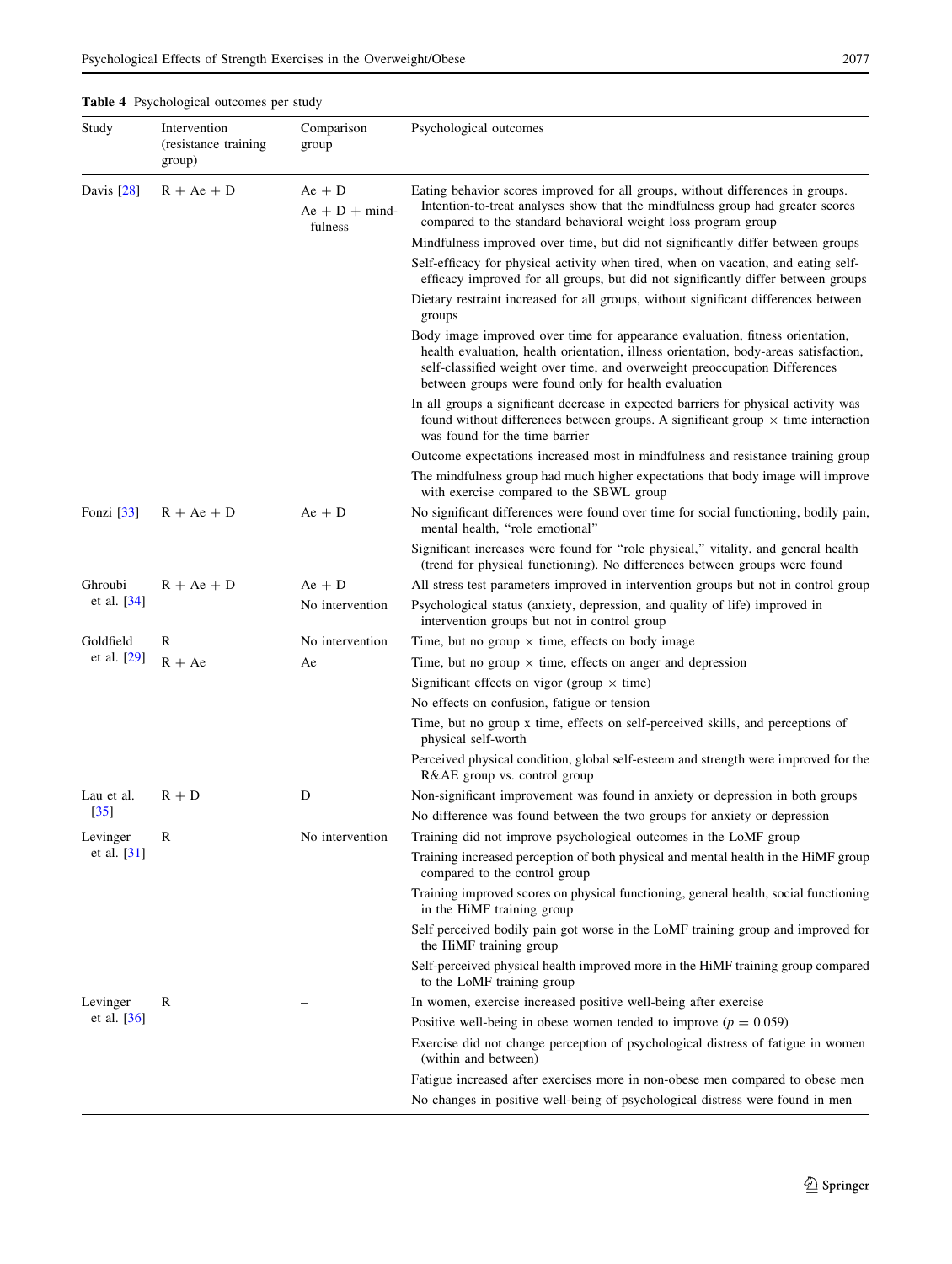Table 4 continued

| Study                           | Intervention<br>(resistance training)<br>group) | Comparison<br>group   | Psychological outcomes                                                                                                                                                                                                  |
|---------------------------------|-------------------------------------------------|-----------------------|-------------------------------------------------------------------------------------------------------------------------------------------------------------------------------------------------------------------------|
| Levinger<br>et al. $[37]$       | R                                               | No intervention       | At baseline, no differences in depression scores between LoMF groups. The HiMF<br>training group had a higher depression score at baseline compared to the HiMF<br>control group                                        |
|                                 |                                                 |                       | After training, depression score was improved in the HiMF training group compared<br>to the HiMF control group (no such results were found in the LoMF groups)                                                          |
| <b>Martins</b><br>et al. $[38]$ | R                                               | Ae<br>No intervention | Mood states changed over 16 weeks in the control group (more confusion) and<br>strength training group (positive change in vigor)                                                                                       |
|                                 |                                                 |                       | Furthermore, no differences were found after 15 weeks in depression, tension,<br>fatigue, and anger                                                                                                                     |
| Messier<br>et al. $[27]$        | $R + D$                                         | D                     | Both groups improved for total body esteem, body esteem subscales, dietary<br>restraint, disinhibition, hunger, quality of life subscale for health perceptions, and<br>self-efficacy                                   |
|                                 |                                                 |                       | No additional effects of resistance training on psychological factors were found                                                                                                                                        |
| Plotnikoff<br>et al. $[39]$     | R                                               | No intervention       | After 16 weeks resistance intention items significantly increased in the resistance<br>training group compared to the control group                                                                                     |
|                                 |                                                 |                       | After 16 weeks scheduling self-efficacy was higher in the intervention group vs.<br>control                                                                                                                             |
|                                 |                                                 |                       | Task and barrier self-efficacy, and health-related quality-of-life scores did not<br>change significantly between groups                                                                                                |
|                                 |                                                 |                       | For individuals who completed at least 2/3 of the intervention, significant gains in<br>task, schedule, and barrier self-efficacy were found compared to individuals who<br>completed less than 2/3 of the intervention |
| Sarsan et al. R<br>[40]         |                                                 | Ae<br>No intervention | Both exercise groups improved in depression score. Only the aerobic exercise group<br>changed significantly compared to the control group                                                                               |
| Schranz,<br>et al. $[18]$       | R                                               | No intervention       | Significant differences were found between intervention and control group at 3 and<br>6 months in exercise self-efficacy                                                                                                |
|                                 |                                                 |                       | No significant differences between groups for resistance training beliefs (but large<br>difference for the subscale confidence)                                                                                         |
|                                 |                                                 |                       | Trends were found for physical self-worth (not statistically significant between<br>groups)                                                                                                                             |
|                                 |                                                 |                       | At 3 and 6 months, intervention group had higher global self-esteem compared to<br>control group                                                                                                                        |
| Wadden<br>et al. $[32]$         | R<br>$R + Ae + D$                               | D<br>$Ae + D$         | No significant differences among conditions at any time were found in changes in<br>hunger, satiety, preoccupation with food, or intensity of food cravings                                                             |
|                                 |                                                 |                       | Mood changed over time in all groups. No significant differences among conditions<br>were found in BDI scores                                                                                                           |
|                                 |                                                 |                       | No significant differences among conditions in changes on any of the profile of<br>mood states. In all conditions increases were found in vigor, and decreases in<br>fatigue                                            |
| Wicker                          | R                                               |                       | Increases in life satisfaction                                                                                                                                                                                          |
| et al. $[30]$                   |                                                 |                       | Increases in health satisfaction                                                                                                                                                                                        |
| Williams<br>et al. [41]         | R                                               |                       | Resistance training intervention had significant effects on change in behavioral<br>expectation, self-regulation, and perceived satisfaction but not outcome<br>expectancies                                            |
| Yu et al.                       | $R + D$                                         | D                     | Confidence in strength increased significantly in both groups after intervention                                                                                                                                        |
| $[42]$                          |                                                 |                       | The diet-and-strength training group increased significantly in self-concept of<br>endurance compared to the diet-only group                                                                                            |

Ae aerobic exercise intervention, BDI Beck Depression Inventory, BMI body mass index, D diet intervention, HiMF high metabolic risk factor, LoMF low metabolic risk factor, R strength or resistance exercise intervention, SBWL standard behavioral weight loss program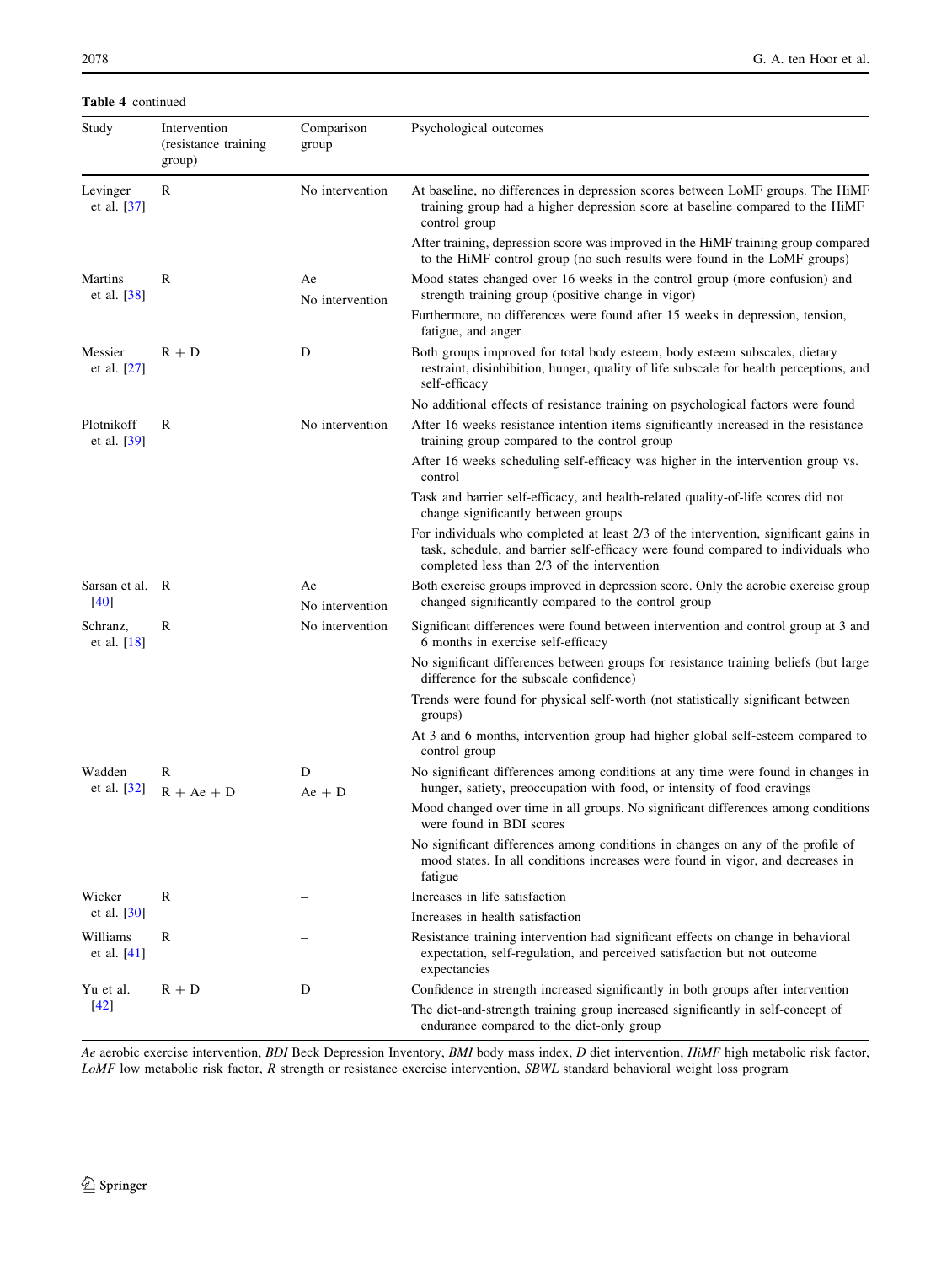<span id="page-10-0"></span>

Fig. 2 Effects of strength exercises on psychological outcomes: pooled effect sizes obtained from meta-analyses

tissue. Most studies in this systematic review reported that body strength improved after strength training compared to a no-intervention or other-intervention group, while body weight or body composition often did not differ significantly between a strength intervention group and comparison group(s). A first possibility for future studies might be to investigate the influence of giving feedback on body composition during strength interventions. Gaining strength, and ultimately obtaining a healthier body composition, might lead to a higher resting metabolic rate, increased total energy expenditure, and a decreased chronic diseases risk [\[44](#page-12-0)]. Thus, when participants in a strengthtraining program become stronger, this should also lead to (long-term) positive changes in body composition and health. However, these positive effects are often not reflected in reported short-term psychological outcomes of strength training as compared to other interventions.

Given that strength exercises performed similarly to alternative interventions, we might conclude that strength exercises are a viable alternative or addition to diet and/or aerobic interventions, but more research is necessary. Pescud and colleagues [[43\]](#page-12-0) reported that feedback on body composition is useful as a ''surrogate'' for feedback on weight loss, which motivated participants to continue participating in strength-training exercises.

While body composition was reported in 10 out of 18 studies, none of these studies indicated that changes in body composition were given as feedback to the participants. As noted in the previous paragraph, giving feedback on body composition could be a form of positive reinforcement to engage in strength exercises. Also, the reported psychological outcomes were mostly clinical outcomes or markers of quality of life. None of the outcomes focused on self-determination, although self-determination concepts are very popular in motivation and intervention studies of exercise behavior [\[45](#page-12-0)]. As we noted in Sect. [1](#page-1-0), people who are overweight or obese may discover in a strength exercise program that they are stronger than normal-weight people, which may result in their motivation for exercising to become relatively more intrinsic [\[8](#page-11-0), [9\]](#page-11-0). Measuring self-determination concepts as psychological constructs might give additional information about the effects of exercise training to be considered alongside that obtained from current clinical and qualityof-life measures.

The strengths of this systematic review are the focus on the independent psychological effects of strength training for people who are overweight, the use of meta-analysis, and the contribution to the available evidence for positive self-reported psychological effects of strength training. The weaknesses of this study relate to the limited range of psychological outcomes and the great variation in psychological terminology used in the included studies.

## 5 Conclusions

This review affords three conclusions. The first is that, indeed, strength exercises have possible positive effects on a number of psychological outcome measures in populations of people who are overweight or obese. The second is that these effects seem comparable to and sometimes stronger than those of aerobic and diet interventions. The third and main conclusion is that due to a lack of data both conclusions are provisional. There is a need for more research, and given the positive effects that can be expected based on theory and the promising patterns that seem present in the presently synthesized empirical evidence, the need is urgent. Future studies should include the effect of giving feedback on improved strength and body composition as motivators for strength-training continuation, as well as measure additional psychological outcomes such as selfdetermination concepts.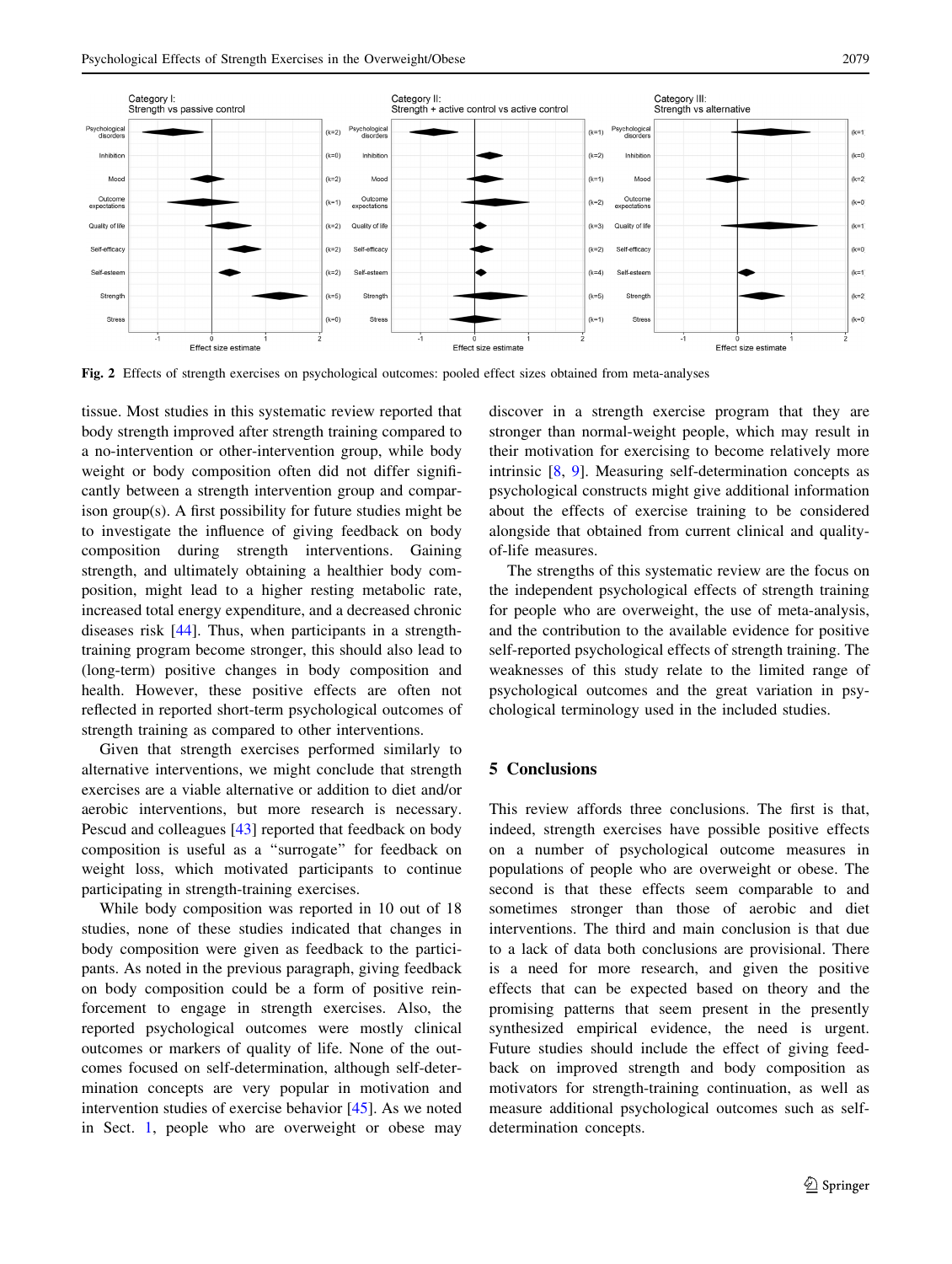<span id="page-11-0"></span>Author Contributions Gill ten Hoor, Gjalt-Jorn Peters, and Gerjo Kok conceived of, designed, and coordinated the review. Gill ten Hoor and Tim Frissen conducted the first literature search. Gill ten Hoor, Gjalt-Jorn Peters, and Gerjo Kok performed the analyses and drafted the manuscript. Tim Frissen, Guy Plasqui, and Annemie Schols participated in the design and revision of the manuscript. All authors read and approved the final manuscript.

#### Compliance with Ethical Standards

Funding This research was funded by the Netherlands Organization for Health Research and Development (ZonMw; project number 525001004).

Conflicts of Interest Gill ten Hoor, Gerjo Kok, Gjalt-Jorn Peters, Tim Frissen, Annemie Schols, and Guy Plasqui declare that they have no conflicts of interest relevant to the content of this review.

Open Access This article is distributed under the terms of the Creative Commons Attribution 4.0 International License ([http://](http://creativecommons.org/licenses/by/4.0/) [creativecommons.org/licenses/by/4.0/\)](http://creativecommons.org/licenses/by/4.0/), which permits unrestricted use, distribution, and reproduction in any medium, provided you give appropriate credit to the original author(s) and the source, provide a link to the Creative Commons license, and indicate if changes were made.

# References

- 1. NCD Risk Factor Collaboration. Trends in adult body-mass index in 200 countries from 1975 to 2014: a pooled analysis of 1698 population-based measurement studies with 19-2 million participants. Lancet. 2016;387:1377–96. doi:[10.1016/S0140-6736\(16\)3](http://dx.doi.org/10.1016/S0140-6736(16)30054-X) [0054-X](http://dx.doi.org/10.1016/S0140-6736(16)30054-X).
- 2. Swinburn BA, Sacks G, Hall KD, et al. The global obesity pandemic: shaped by global drivers and local environments. Lancet. 2011;378:804–14. doi:[10.1016/S0140-6736\(11\)60813-1](http://dx.doi.org/10.1016/S0140-6736(11)60813-1).
- 3. Heath GW, Parra DC, Sarmiento OL, et al. Evidence-based intervention in physical activity: lessons from around the world. Lancet. 2012;380:272–81. doi:[10.1016/S0140-6736\(12\)60816-2](http://dx.doi.org/10.1016/S0140-6736(12)60816-2).
- 4. Guerra PH, Nobre MR, Silveira JA, et al. The effect of schoolbased physical activity interventions on body mass index: a metaanalysis of randomized trials. Clin (Sao Paulo). 2013;68:1263–73. doi:[10.6061/clinics/2013\(09\)14.](http://dx.doi.org/10.6061/clinics/2013(09)14)
- 5. Guerra PH, Nobre MRC, da Silveira JAC, et al. School-based physical activity and nutritional education interventions on body mass index: a meta-analysis of randomized community trials project PANE. Prev Med. 2014;61:81–9. doi[:10.1016/j.ypmed.](http://dx.doi.org/10.1016/j.ypmed.2014.01.005) [2014.01.005.](http://dx.doi.org/10.1016/j.ypmed.2014.01.005)
- 6. Harris KC, Kuramoto LK, Schulzer M, et al. Effect of schoolbased physical activity interventions on body mass index in children: a meta-analysis. Can Med Assoc J. 2009;180:719–26. doi:[10.1503/cmaj.080966.](http://dx.doi.org/10.1503/cmaj.080966)
- 7. Metcalf B, Henley W, Wilkin T. Republished research: effectiveness of intervention on physical activity of children: systematic review and meta-analysis of controlled trials with objectively measured outcomes (EarlyBird 54). Br J Sport Med. 2013;47:226. doi:[10.1136/bjsports-2013-e5888rep.](http://dx.doi.org/10.1136/bjsports-2013-e5888rep)
- 8. Ten Hoor GA, Plasqui G, Schols AM, et al. Combating adolescent obesity: an integrated physiological and psychological perspective. Curr Opin Clin Nutr Metab Care. 2014;17:521.
- 9. Ten Hoor GA, Plasqui G, Ruiter RA, et al. A new direction in psychology and health: resistance exercise training for obese children and adolescents. Psychol Health. 2016;3:1–8.
- 10. Westerterp KR, Donkers JHHLM, Fredrix EWHM, et al. Energy intake, physical activity and body weight: a simulation model. Br J Nutr. 1995;73:337–47. doi[:10.1079/BJN19950037.](http://dx.doi.org/10.1079/BJN19950037)
- 11. Bandura A. Social foundations of thought and action: a social cognitive theory. New Jersey: Prentice-Hall Inc; 1986.
- 12. Kelder S, Hoelscher D, Perry CL. How individuals, environments, and health behaviour interact: social cognitive theory. In: Glanz K, Rimer BK, Viswanath K, editors. Health behavior: theory, research, and practice. 5th ed. San Francisco: Jossey-Bass; 2015. p. 285–325.
- 13. Fishbein M, Ajzen I. Predicting and changing behavior: the reasoned action approach. New York: Taylor & Francis; 2010.
- 14. Hagger MS, Chatzisarantis N, Biddle SJ. The influence of selfefficacy and past behaviour on the physical activity intentions of young people. J Sport Sci. 2001;19:711–25. doi[:10.1080/](http://dx.doi.org/10.1080/02640410152475847) [02640410152475847.](http://dx.doi.org/10.1080/02640410152475847)
- 15. Alberga AS, Farnesi BC, Lafleche A, et al. The effects of resistance exercise training on body composition and strength in obese prepubertal children. Phys Sportsmed. 2013;41:103–9. doi:[10.](http://dx.doi.org/10.3810/psm.2013.09.2028) [3810/psm.2013.09.2028.](http://dx.doi.org/10.3810/psm.2013.09.2028)
- 16. Lubans DR, Smith JJ, Morgan PJ, et al. Mediators of psychological well-being in adolescent boys. Adolesc Health. 2016;58(2):230–6. doi[:10.1016/j.jadohealth.2015.10.010](http://dx.doi.org/10.1016/j.jadohealth.2015.10.010).
- 17. Lloyd RS, Faigenbaum AD, Stone MH, et al. Position statement on youth resistance training: the 2014 international consensus. Br J Sports Med. 2013;. doi[:10.1136/bjsports-2013-092952](http://dx.doi.org/10.1136/bjsports-2013-092952) online first; 15/7/2013.
- 18. Schranz N, Tomkinson G, Parletta N, et al. Can resistance training change the strength, body composition and self-concept of overweight and obese adolescent males? A randomised controlled trial. Br J Sports Med. 2014;. doi:[10.1136/bjsports-2013-](http://dx.doi.org/10.1136/bjsports-2013-092209) [092209](http://dx.doi.org/10.1136/bjsports-2013-092209).
- 19. Schranz N, Tomkinson G, Olds T. What is the effect of resistance training on the strength, body composition and psychosocial status of overweight and obese children and adolescents? A systematic review and meta-analysis. Sports Med. 2013;43: 893–907. doi:[10.1007/s40279-013-0062-9](http://dx.doi.org/10.1007/s40279-013-0062-9).
- 20. Moher D, Liberati A, Tetzlaff J, et al. Preferred reporting items for systematic reviews and meta-analyses: the PRISMA statement. PLoS Med. 2009;6(7):e1000097. doi[:10.1371/journal.](http://dx.doi.org/10.1371/journal.pmed1000097) [pmed1000097](http://dx.doi.org/10.1371/journal.pmed1000097).
- 21. De Bruin M, Viechtbauer W, Hospers HJ, et al. Standard care quality determines treatment outcomes in control groups of HAART-adherence intervention studies: implications for the interpretation and comparison of intervention effects. Health Psychol. 2009;28:668–74. doi[:10.1037/a0015989.](http://dx.doi.org/10.1037/a0015989)
- 22. Armijo-Olivo S, Stiles CR, Hagen NA, et al. Assessment of study quality for systematic reviews: a comparison of the Cochrane Collaboration Risk of Bias Tool and the Effective Public Health Practice Project Quality Assessment Tool: methodological research. J Eval Clin Pract. 2012;18(1):12–8. doi[:10.1111/j.1365-](http://dx.doi.org/10.1111/j.1365-2753.2010.01516.x) [2753.2010.01516.x](http://dx.doi.org/10.1111/j.1365-2753.2010.01516.x).
- 23. R Core Team. R: a language and environment for statistical computing. Vienna, Austria: R Foundation for Statistical Computing; 2016. URL: [https://www.R-project.org/.](https://www.R-project.org/)
- 24. Viechtbauer W. Conducting meta-analyses in R with the metafor package. J Stat Softw. 2010;36:1–48. URL: [http://www.jstatsoft.](http://www.jstatsoft.org/v36/i03/) [org/v36/i03/](http://www.jstatsoft.org/v36/i03/)
- 25. Becker BJ. Synthesizing standardized mean-change measures. Br J Math Stat Psychol. 1988;41:257–78. doi[:10.1111/j.2044-8317.](http://dx.doi.org/10.1111/j.2044-8317.1988.tb00901.x) [1988.tb00901.x.](http://dx.doi.org/10.1111/j.2044-8317.1988.tb00901.x)
- 26. Cohen J. A power primer. Psychol Bull. 1992;112:155. doi:[10.](http://dx.doi.org/10.1037/0033-2909.112.1.155) [1037/0033-2909.112.1.155.](http://dx.doi.org/10.1037/0033-2909.112.1.155)
- 27. Messier V, Rabasa-Lhoret R, Doucet E, et al. Effects of the addition of a resistance training programme to a caloric restriction weight loss intervention on psychosocial factors in